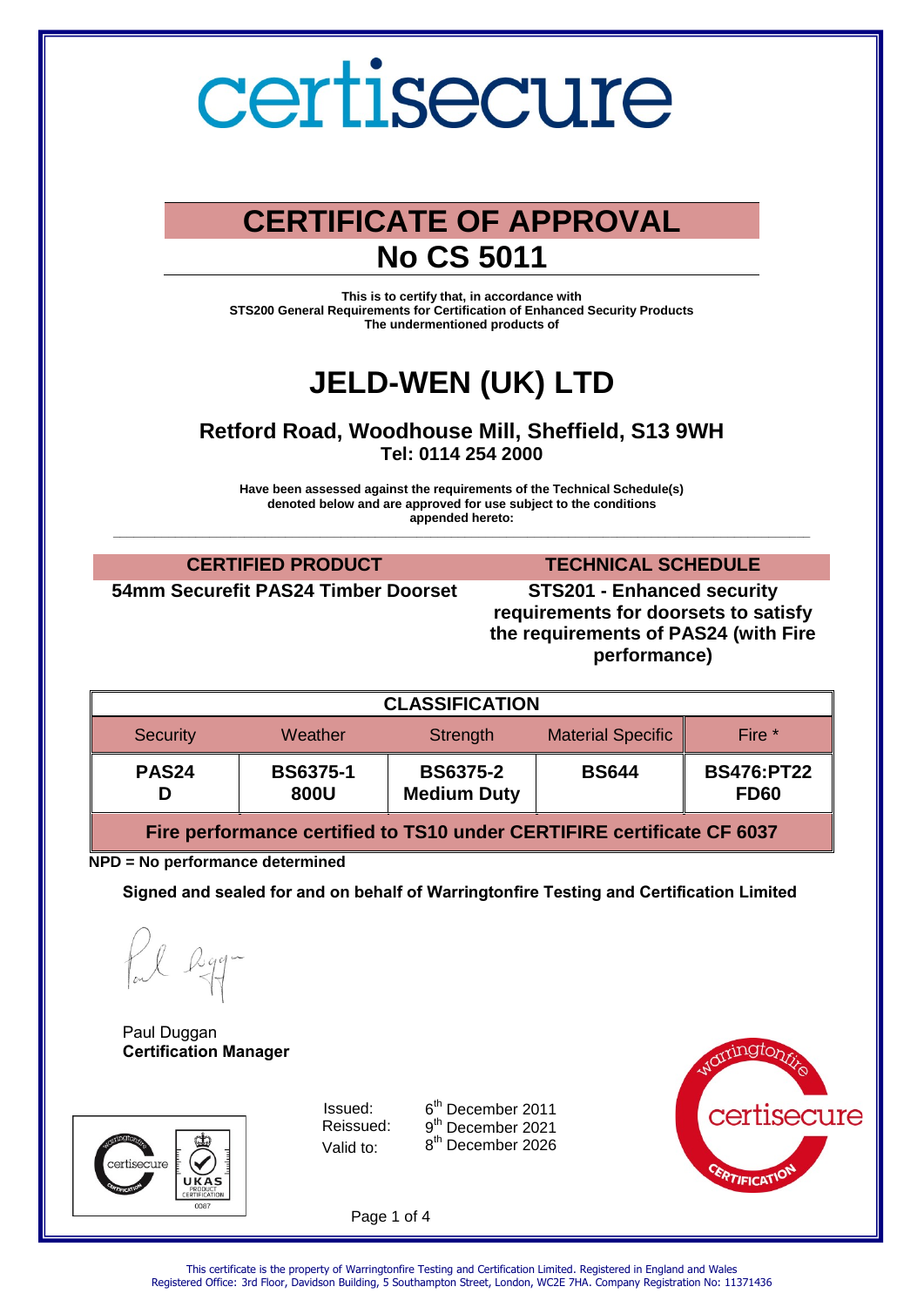# certisecure

## **CERTIFICATE No CS 5011 JELD-WEN (UK) LTD**

#### **JELD-WEN (UK) Ltd – 54mm Securefit PAS24 Timber Doorset**

- 1. This certification is provided to the client for their own purposes and we cannot opine on whether it will be accepted by Building Control authorities or any other third parties for any purpose.
- 2. This approval relates to the use of the above in providing an enhanced security performance to PAS24:2016 Annex A & B, a weather performance of 800U to BS6375- 1:2015, a mechanical strength performance of Medium Duty to BS6375-2:2009, an additional performance to BS6375-3:2009 Annex A & C, and a fire resistance performance of 60 minutes integrity as defined in BS 476: Part 22: 1987 and CERTIFIRE approved in accordance with TS10 under certificate CF 6037.
- . 3. The doorsets are approved on the basis of:
	- i. Initial type testing against PAS24 & BS6375. Element Wednesbury test reports WIL 307023, WIL 307024A, WIL 307024B, WIL 324216, WIL 339312, WIL 343703, WIL 343869 & WIL 358824.
	- ii. Audit testing at the frequency specified in STS 200 & STS 201 where relevant.
	- iii. A design appraisal against STS201 where relevant.
	- iv. Inspection and surveillance of factory production control at Retford Road, Woodhouse Mill, Sheffield, S13 9WH and Snow Hill, Melton Mowbray, LE13 1PD.
- 4. This approval is applicable to complete doorsets only.
- 5. This certification is designed to demonstrate compliance of the doorset specifically with PAS24, TS10 and the requirements of Secured by Design. If compliance is required to other regulatory or guidance documents there may be additional considerations or conflict to be taken into account.
- 6. This approval is applicable to single-leaf, unglazed, open-in doorsets without sidelights & toplights with or without letterplates at leaf & frame dimensions up to those given in Table 1 & Table 2.

Page 2 of 4 Signed E/128, E/365

Issued: 6<sup>th</sup> December 2011 Reissued: 9<sup>th</sup> December 2021 Valid to: 8<sup>th</sup> December 2026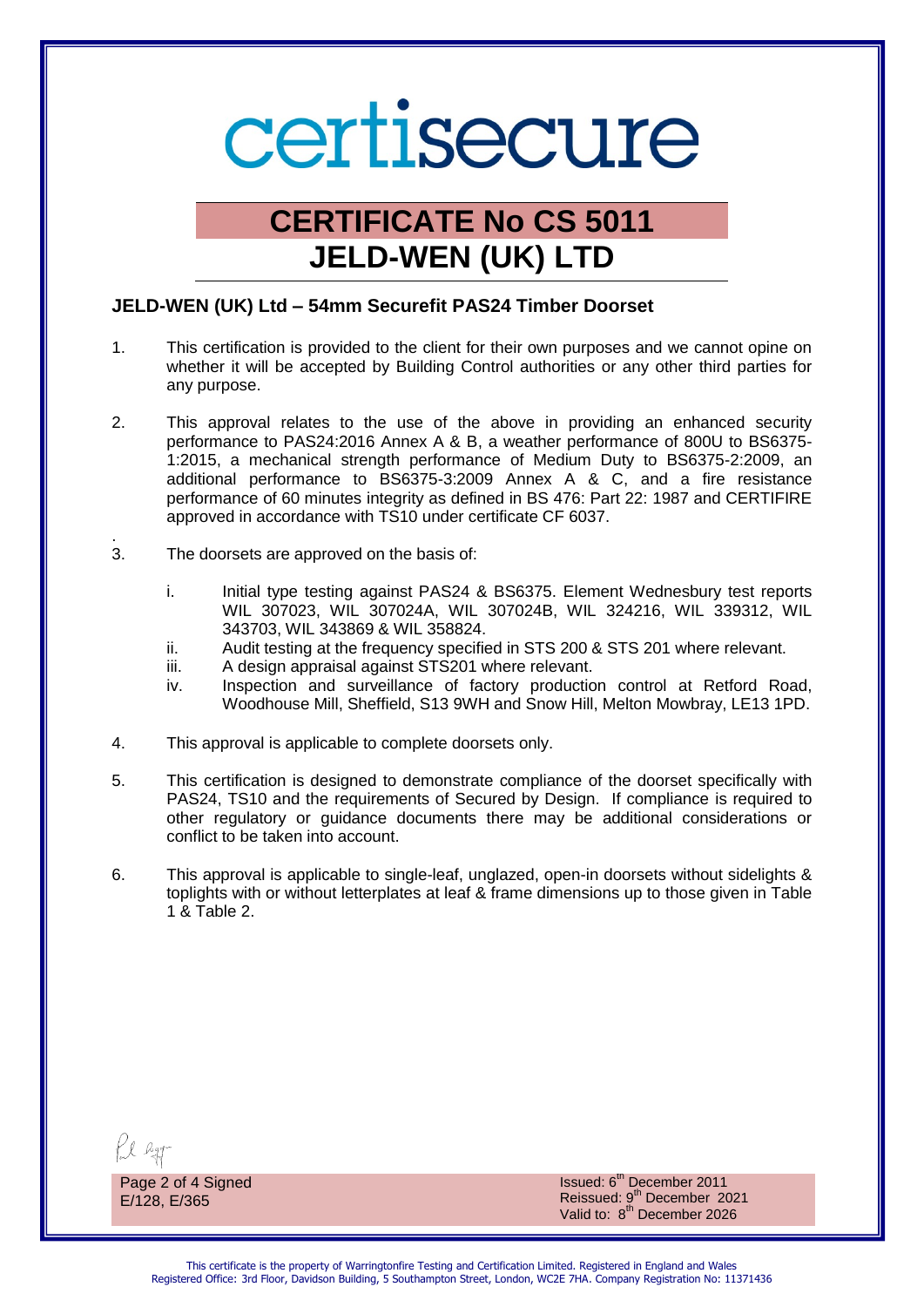# certisecure

## **CERTIFICATE No CS 5011 JELD-WEN (UK) LTD**

### **JELD-WEN (UK) Ltd – 54mm Securefit PAS24 Timber Doorset**

- 7. Approved hardware items are:
	- 3no. JELD-WEN branded Cooke Brothers Grade 13 hinge 7730.
	- ERA MPL Holiday multipoint lock with handle or key engagement Mila ProSecure E Variant 92 handle or
	- ERA / Fab & Fix Balmoral handle (with 3\* cylinder only)
	- Mila KM535608 Anti Bump Cylinder or ISEO KM544418 F6 Cylinder or Eurospec KM585549 MPX6 cylinder or ERA Fortress TS007 3\* KM553031 double key & thumbturn cylinders
	- UAP The Soterian TS008 FD30 letterplate KM670828

For the full specification of the product please refer to the constructional specification that accompanies this certificate.

| Configuration        | <b>Maximum door</b><br>leaf width<br>(mm) | <b>Maximum door</b><br>leaf height<br>(mm) | <b>Door leaf</b><br>thickness (mm) |
|----------------------|-------------------------------------------|--------------------------------------------|------------------------------------|
| Open-in, single leaf | 936                                       | 2040                                       | 54                                 |

### **Table 1***.* **Permitted Door Leaf Dimensions**

| <b>Configuration</b>                          | <b>Maximum frame width</b><br>(mm) | <b>Maximum frame height</b><br>(mm) |
|-----------------------------------------------|------------------------------------|-------------------------------------|
| Single leaf<br>without toplights & sidelights | 1016                               | 2104                                |

### **Table 2. Permitted Frame Dimensions**

**Note:** Under no circumstances must either the maximum height or maximum width be exceeded without separate CERTISECURE approval.

Page 3 of 4 Signed E/128, E/365

Issued: 6<sup>th</sup> December 2011 Reissued: 9<sup>th</sup> December 2021 Valid to: 8<sup>th</sup> December 2026